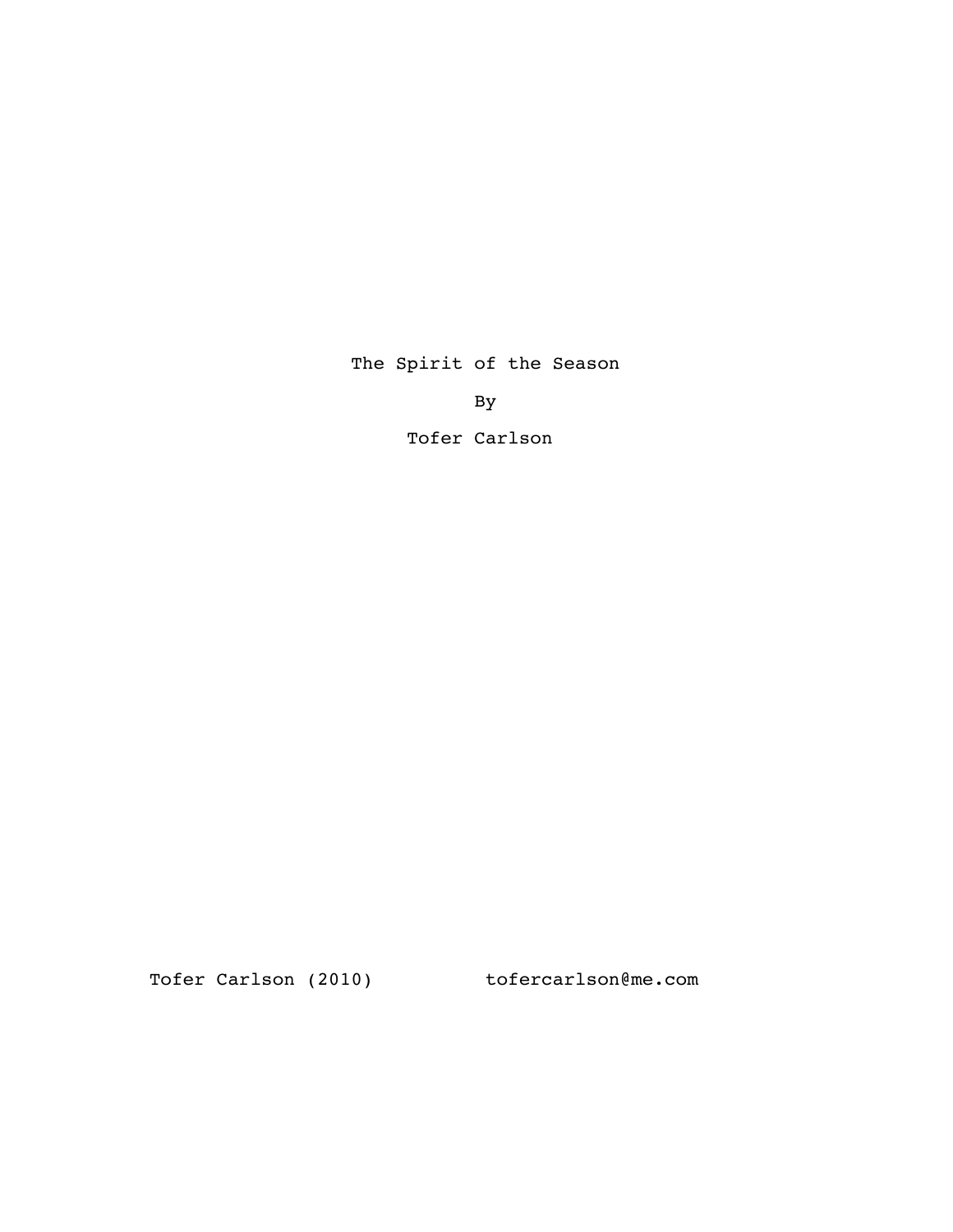Jolly Old Man: Not so jolly old man, but still obviously Santa Claus

Administrative Elf: Mid-level functionary, more power than he/she should have. Doesn't actually know anything useful. Likes long walks on the beach, paperwork and smothering the hopes and dreams of underlings.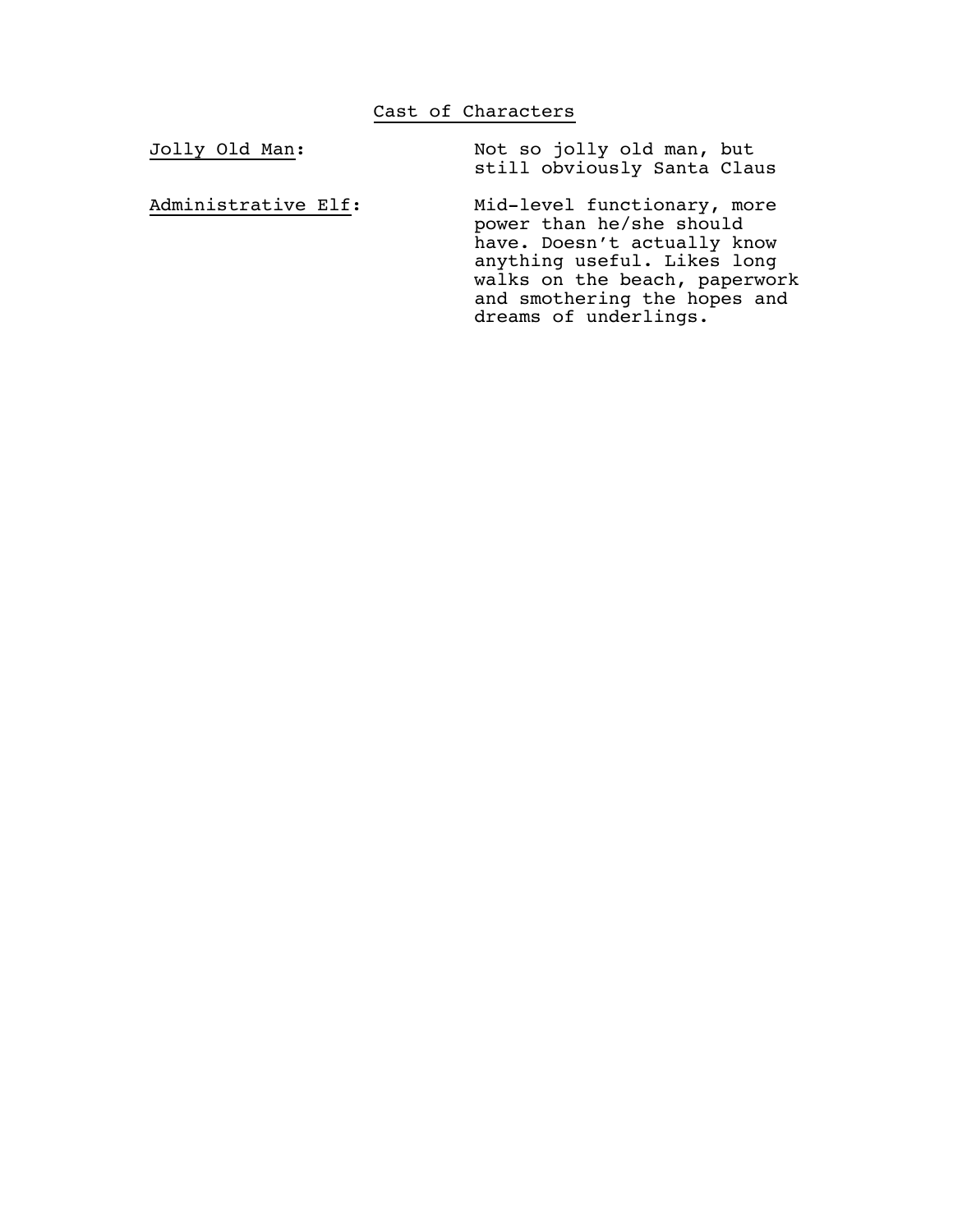The scene is set at Santa's workshop, Christmas<br>Muzak playing in the background, perhaps some<br>overdone version of Jingle Bells, or The 12 Days<br>of Christmas. The JOLLY OLD MAN, sits at his<br>desk, perhaps looking a little les JOLLY OLD MAN Yes? ADMINISTRATIVE ELF Good morning, sir. JOLLY OLD MAN Morning, is it? I hadn't noticed. ADMINISTRATIVE ELF It is, sir. Morning. (*Returns to waiting solemnly)* JOLLY OLD MAN *(Beat)* Can I help you with something? ADMINISTRATIVE ELF Oh, no sir. I just came to introduce myself, as I have recently been hired by your wife. I was promoted from the Elves in Charge of Managing other Elves department. I'm now in charge of PISD (*prounounced pissed)*. JOLLY OLD MAN Pissed? ADMINISTRATIVE ELF Productivity, and Integrated and Staff Development. JOLLY OLD MAN Productivity? Staff Development? ADMINISTRATIVE ELF Yes, sir. Productivity and an integrated staff development program are the new wave of business innovation. They are the single most important key to improving our gift design and proliferation. The PISD model has been taken directly from successful business models, and already been incorporated by all of our competitors, most notably Walmart, Target, and the cast and crew of that home remodeling TV show that makes you cry when you watch it.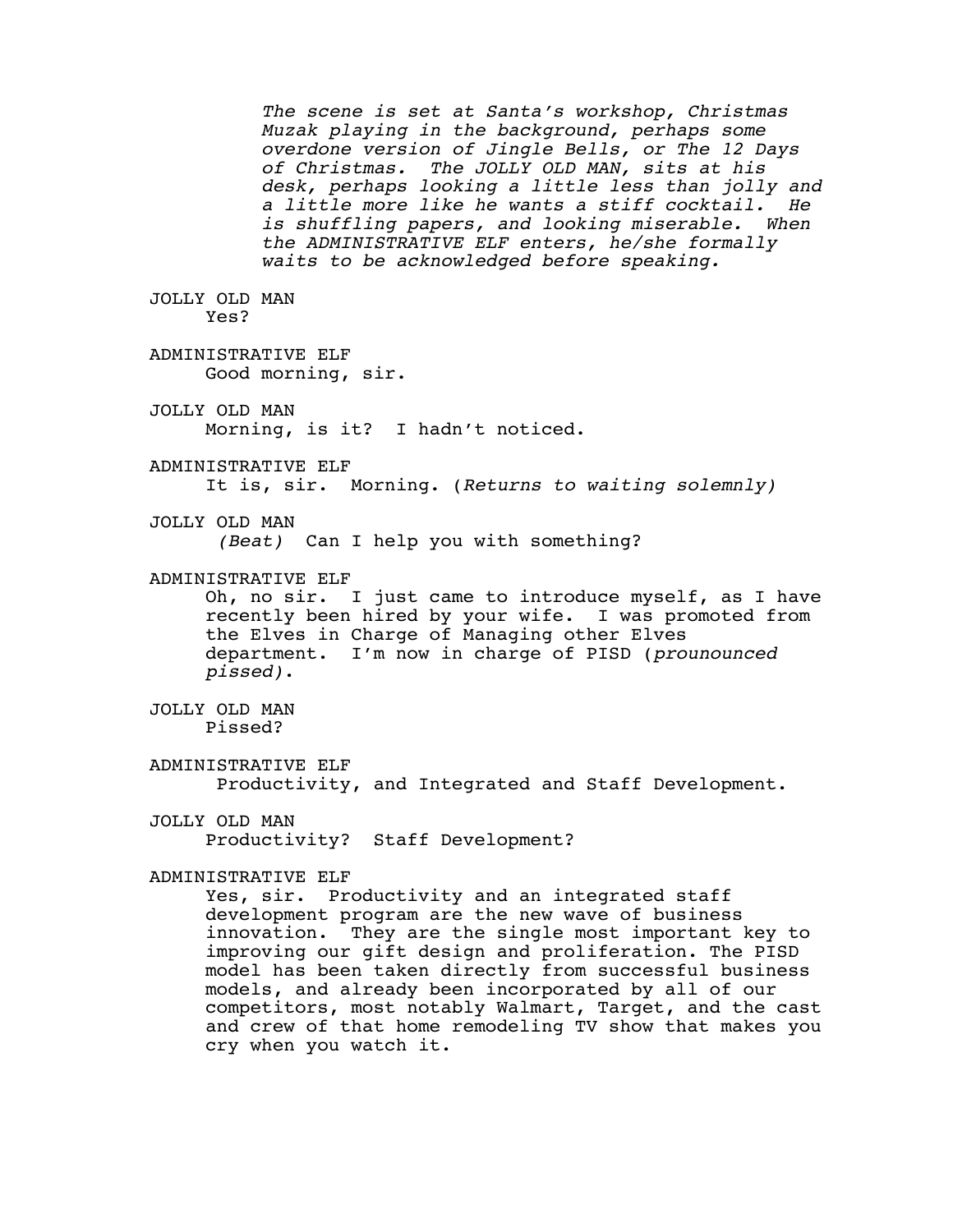# JOLLY OLD MAN

 (*Laughing)* I think you're a bit mistaken, my elvish friend. Up here, we aren't exactly a for-profit organization. Our goals are quite different from those scoundrels who make it impossible to leave home on the day following Thanksgiving.

# ADMINISTRATIVE ELF

Sir?

# JOLLY OLD MAN

 In fact, our most successful deliveries aren't even quantifiable. A new bike, or a puppy, sure, but the warmth and good cheer of the Christmas season! That cannot be bought and sold!

## ADMINISTRATIVE ELF

 Sir, while I acknowledge that may have been true in the past, with modern market evaluation techniques, we can more efficiently track our clients' deepest desires. Thereby eliminating the need to produce such unquantifiable results as 'good cheer'.

## JOLLY OLD MAN

We already do that.

### ADMINISTRATIVE ELF

 I'm talking about modern methods here, not letters addressed to the North Pole.

JOLLY OLD MAN

 Those letters are addressed to the North Pole and sent with the hopes and dreams of the holiday season!

### ADMINISTRATIVE ELF

 Hopes and dreams or none, it's slow, unreliable, and tedious to sort through.

# JOLLY OLD MAN

 Look (*beat, while he visibly calms himself)*, email I accepted as a way to get wish lists sooner, and it made all of our lives miserable. Elves couldn't log into the servers, the reindeer went on strike. It's more efficient to stick to the old ways.

#### ADMINISTRATIVE ELF

 The reindeer have already been taken care of. Their new contract states that they must undergo twenty-three hours of professional development each month. We used the last PD day to convince them that interests of the Reindeer Union were contrary to our mission.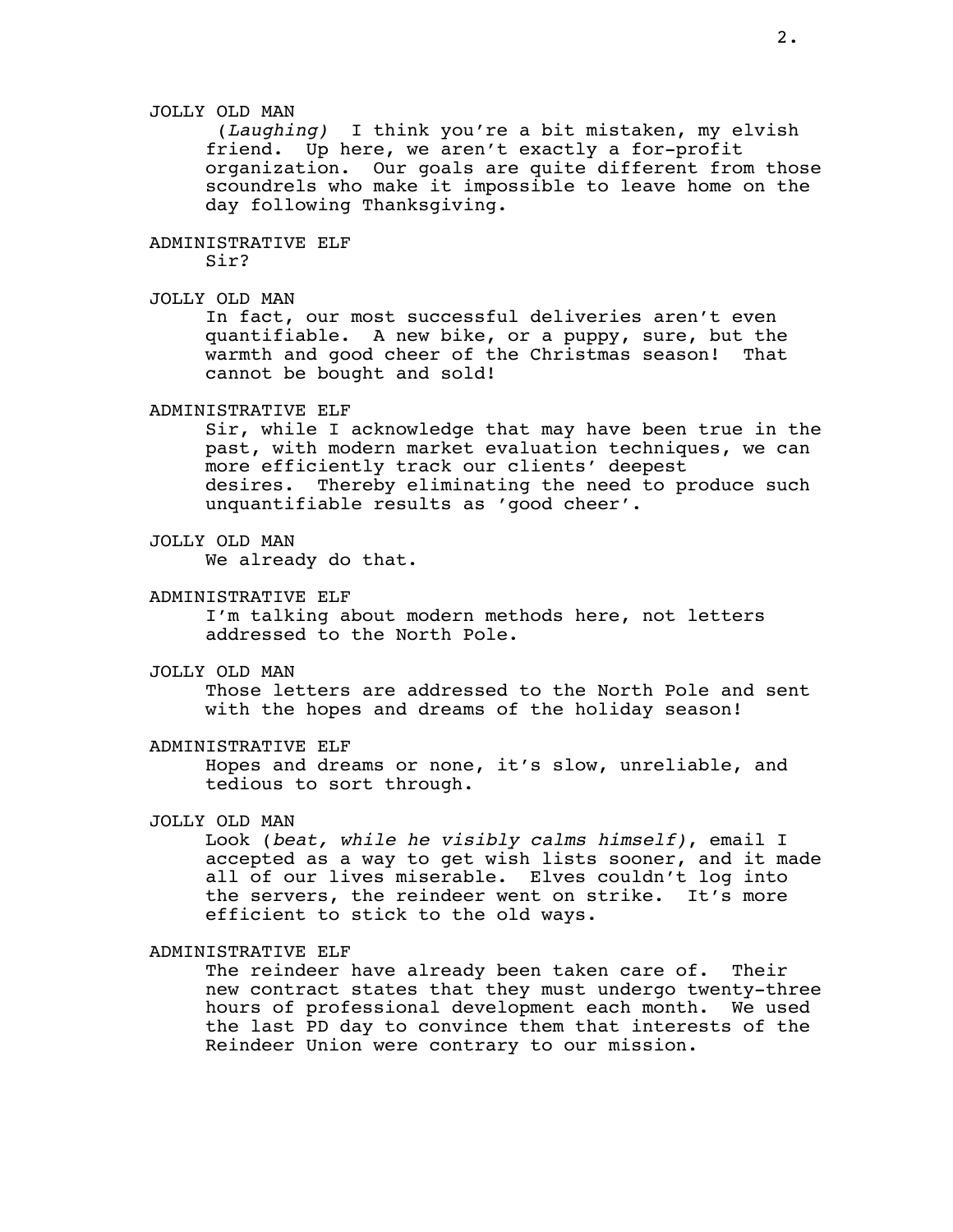JOLLY OLD MAN The Reindeer Union be damned, there is still absolutely no reason to change our methods. ADMINISTRATIVE ELF I respectfully disagree, sir. We are in no way efficient enough. Case in point: (*pulls out clipboard)* JJ Newsome of Nunavut, Canadia. JOLLY OLD MAN He's practically a neighbor. ADMINISTRATIVE ELF So has above average access to our Wishes and Dreams department. JOLLY OLD MAN So? ADMINISTRATIVE ELF So what does he want? JOLLY OLD MAN Easy. (*Flips open notebook)* He wants a toy pony, and something called a three-hundred-sixty. ADMINISTRATIVE ELF How do you know? JOLLY OLD MAN How do I know? ADMINISTRATIVE ELF How do you know what JJ wants? JOLLY OLD MAN He asked me. ADMINISTRATIVE ELF He asked you? JOLLY OLD MAN Yes, he asked me. ADMINISTRATIVE ELF But where is your data? JOLLY OLD MAN My data? ADMINISTRATIVE ELF Well, you can't trust the boy. How is he supposed to know what he wants?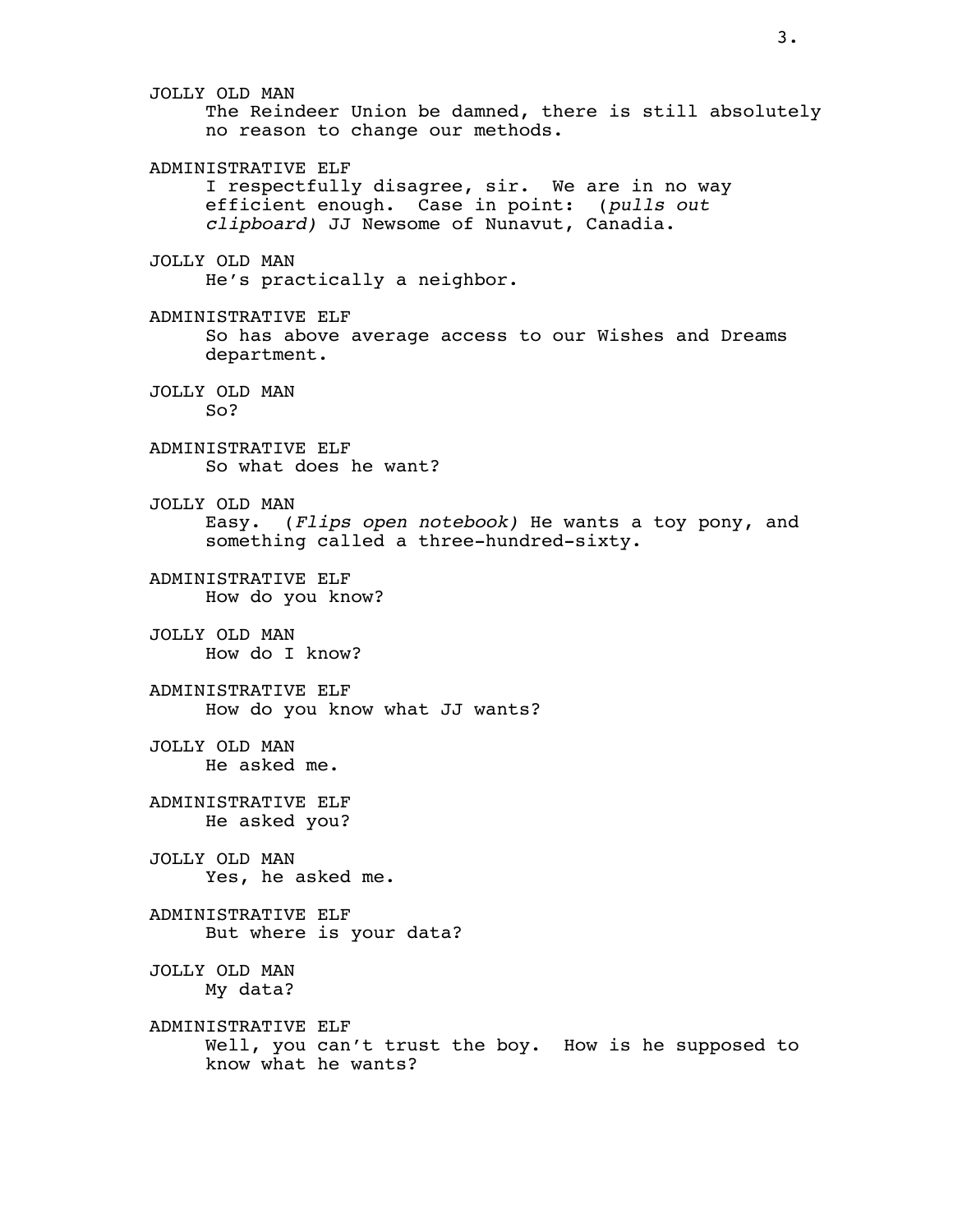JOLLY OLD MAN Are you kidding me? ADMINISTRATIVE ELF To know what someone actually needs, you need to do research, collect and analyze data, thereby bypassing any need to ask them what they want. JOLLY OLD MAN Is there a hidden camera somewhere? My wife put you up to this. ADMINISTRATIVE ELF You need data to have any possible idea what someone wants. JOLLY OLD MAN His letter explained what he wants this year for Christmas. ADMINISTRATIVE ELF But without any data to back it up, you can't expect to understand his inner desires. Have you given him a Wish-List Assessment? JOLLY OLD MAN Wish-List Assessment? ADMINISTRATIVE ELF My first act as the head of Productivity and Staff Development was to enact a policy of sending all potential giftees a Wish-List assessment to guarantee their Wish-Lists were met with a satisfactory response. JOLLY OLD MAN Wish-List Assessment? ADMINISTRATIVE ELF A three-part questionnaire designed to eliminate any unnecessary or unrealist wants from actual wishes. JOLLY OLD MAN Unnecessary wants and actual wishes? ADMINISTRATIVE ELF Takes some of the whimsy out of the process of gift designation and replaces it with organization and distribution efficiency. JOLLY OLD MAN But the point is the whimsy--to hope and dream and

receive an answer for once in your life life.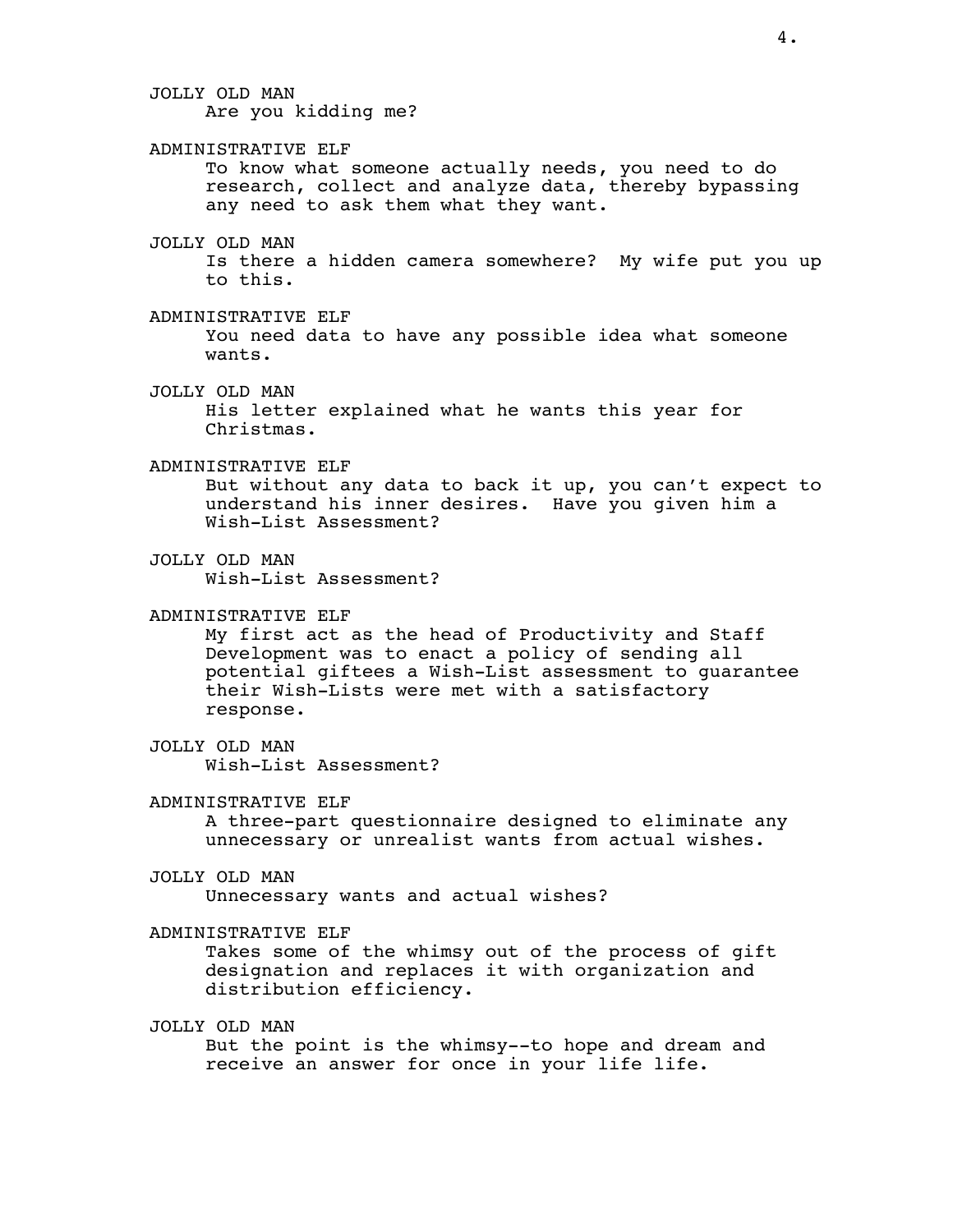ADMINISTRATIVE ELF Like JJ's dream of a toy pony? JOLLY OLD MAN Yes! ADMINISTRATIVE ELF (*Really not getting it)* But you don't even know that he wants it. JOLLY OLD MAN Of course I know. ADMINISTRATIVE ELF You don't. And I don't mean to sound demeaning, but you don't seem particularly effective at your job. You don't have data or even any case studies to back up your suggestion that JJ wants this toy pony or his three-sixty. JOLLY OLD MAN JJ sent me a letter, asking specifically for a toy pony and a three-hundred-sixty. He included a statement of the four good deeds he has done in the last year as evidence of his deserving the items on his Christmas list. ADMINISTRATIVE ELF I see that you are not understanding my point. JOLLY OLD MAN Your point? ADMINISTRATIVE ELF If we want to know what a young boy or girl wants, it is necessary that we assess their wants using our Wish-List Assessment. It is good science and business practice. JOLLY OLD MAN Better than asking? ADMINISTRATIVE ELF As if that were even an option in today's world. complicated world calls for complicated solutions to complex problems that are more convoluted than a simplistic approach like a wish list letter can even begin to address. JOLLY OLD MAN Words are clearly coming out of your mouth, but I have no idea what you just said.